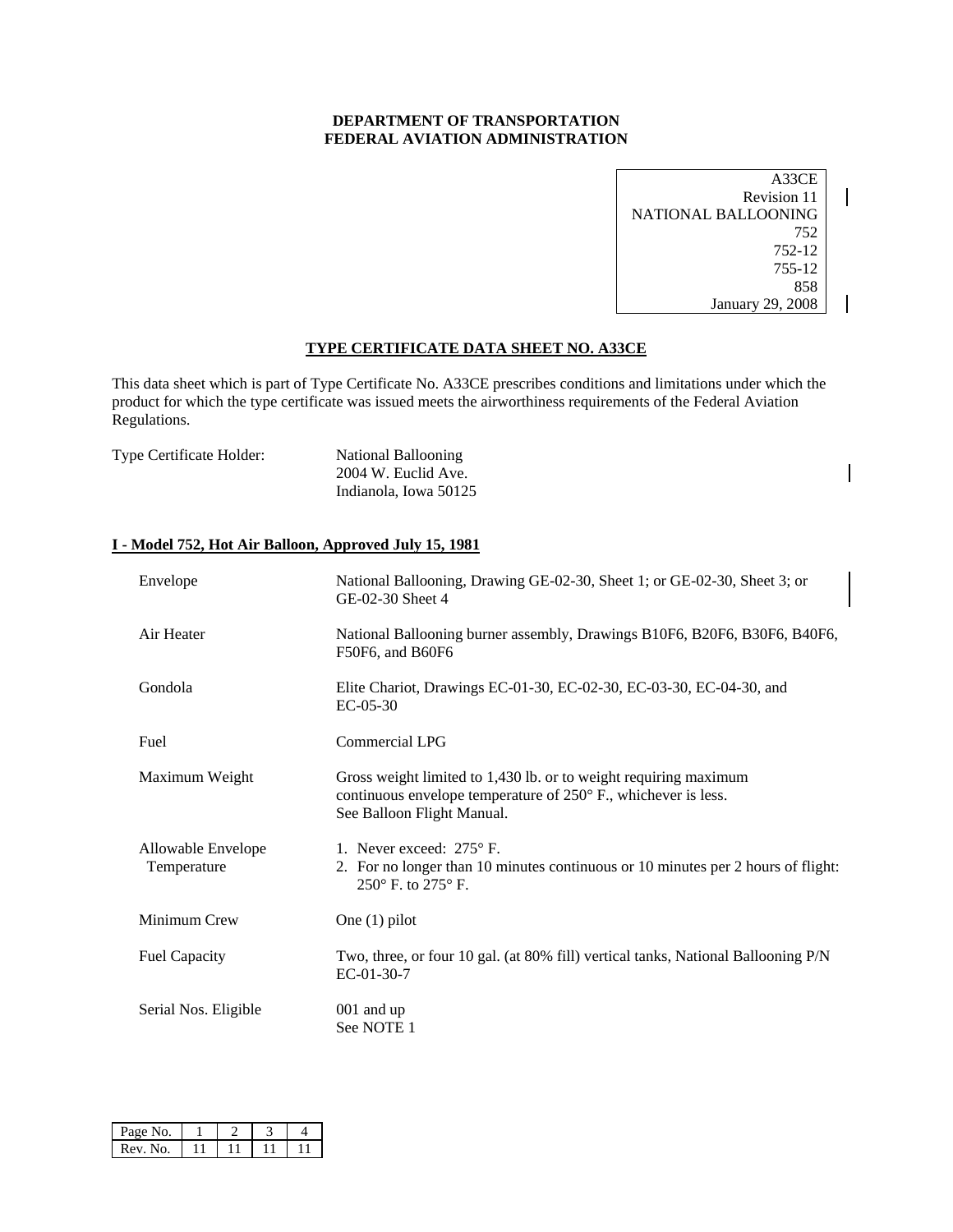# **II - Model 858, Hot Air Balloon, Approved July 15, 1981**

| Envelope             |                      | National Ballooning, Drawing GE-02-30, Sheet 1; or GE-02-30, Sheet 3; or<br>GE-02-30 Sheet 4                                                                                                  |  |
|----------------------|----------------------|-----------------------------------------------------------------------------------------------------------------------------------------------------------------------------------------------|--|
| Air Heater           |                      | National Ballooning burner assembly, Drawings B10F6, B20F6, B30F6, B40F6,<br>P50F6, and B60F6                                                                                                 |  |
| Gondola              |                      | Elite Chariot, Drawings EC-01-30, EC-02-30, EC-03-30, EC-04-30,<br>EC-05-30, E-01-24RA, E-01-24CB, E-01-24T, E-02-24RA, E-02-24CB,<br>E-05-24T, E-05-24 and GE-01-30-A. E-01-24LB, E-02-24LB. |  |
| Fuel                 |                      | Commercial LPG                                                                                                                                                                                |  |
|                      | Maximum Weight       | Gross weight limited to 1,450 lb. or to weight requiring maximum<br>continuous envelope temperature of 250° F., whichever is less.<br>See Balloon Flight Manual.                              |  |
| Temperature          | Allowable Envelope   | 1. Never exceed: $275^\circ$ F.<br>2. For no longer than 10 minutes continuous or 10 minutes per 2 hours of flight:<br>$250^{\circ}$ F. to $275^{\circ}$ F.                                   |  |
| Minimum Crew         |                      | One $(1)$ pilot                                                                                                                                                                               |  |
| <b>Fuel Capacity</b> |                      | Two, three, or four 10 gal. (at 80% fill) vertical tanks, National Ballooning P/N<br>$EC-01-30-7$                                                                                             |  |
|                      | Serial Nos. Eligible | 101 and up<br>See NOTE 1                                                                                                                                                                      |  |

# **III - Model 752-12, Hot Air Balloon, Approved May 4, 1982**

| Envelope                          | National Ballooning, Drawing GE-02-30, Sheet 1                                                                                                                   |  |
|-----------------------------------|------------------------------------------------------------------------------------------------------------------------------------------------------------------|--|
| Air Heater                        | National Ballooning burner assembly, Drawings B10F6, B20F6, B30F6, B40F6,<br>F50F6, and B60F6                                                                    |  |
| Gondola                           | Elite Chariot, Drawings EC-01-30, EC-02-30, EC-03-30, EC-04-30, and EC-05-<br>30, E-01-12CTC, E-02-12CTC                                                         |  |
| Fuel                              | Commercial LPG                                                                                                                                                   |  |
| Maximum Weight                    | Gross weight limited to 1,220 lb. or to weight requiring maximum<br>continuous envelope temperature of 250° F., whichever is less.<br>See Balloon Flight Manual. |  |
| Allowable Envelope<br>Temperature | 1. Never exceed: $275^{\circ}$ F.<br>2. For no longer than 10 minutes continuous or 10 minutes per 2 hours of flight:<br>$250^{\circ}$ F, to $275^{\circ}$ F.    |  |
| Minimum Crew                      | One $(1)$ pilot                                                                                                                                                  |  |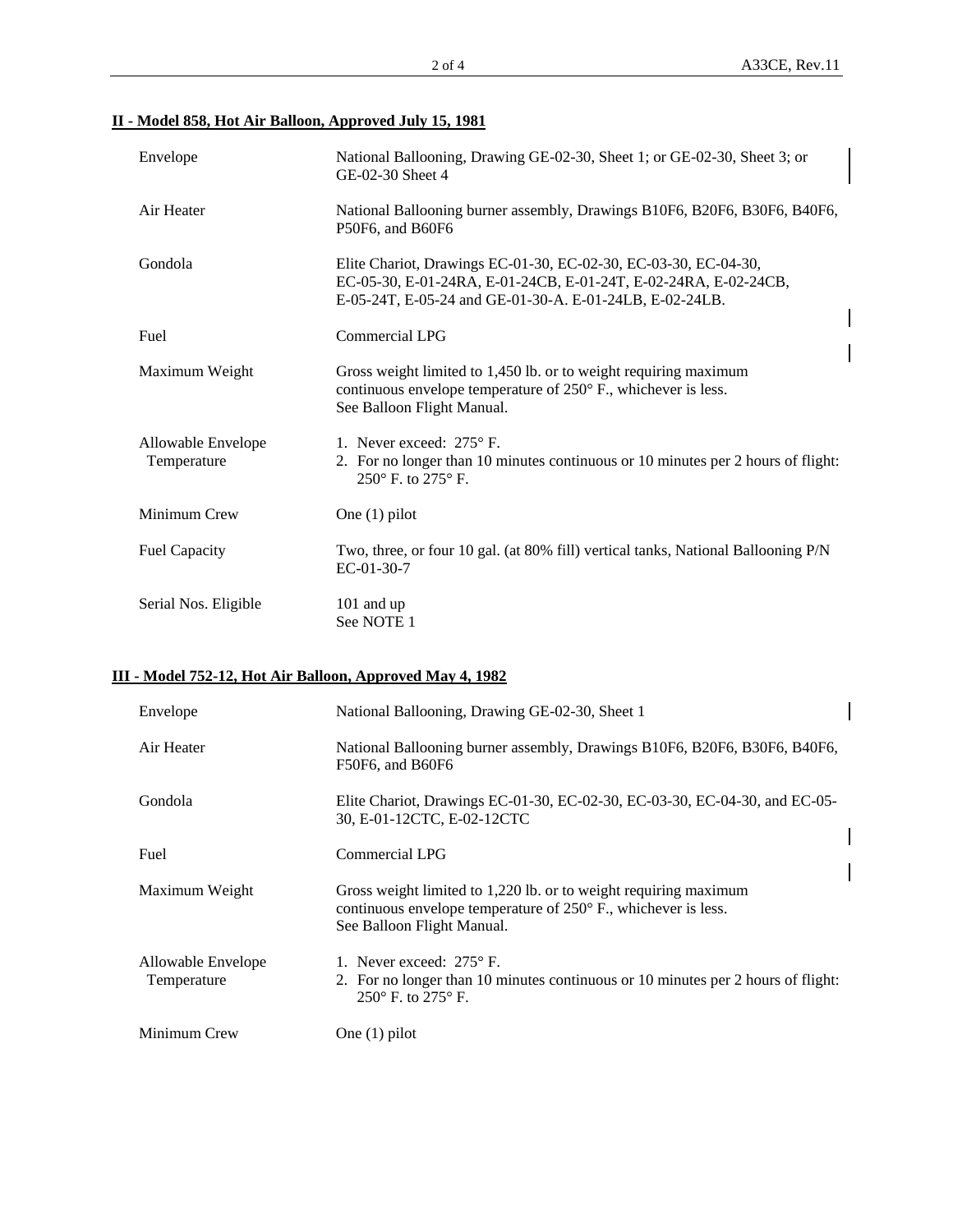# **III - Model 752-12, Hot Air Balloon, Approved May 4, 1982 (continued)**

| <b>Fuel Capacity</b> | Two, three, or four 10 gal. (at 80% fill) vertical tanks, National Ballooning P/N<br>$EC-01-30-7$ |
|----------------------|---------------------------------------------------------------------------------------------------|
| Serial Nos. Eligible | $0121$ and up<br>See NOTE 1                                                                       |

### **IV - Model 755-12, Hot Air Balloon, Approved June 5, 1989**

| Envelope                            | National Ballooning, Drawing GE-02-30, Sheet 3                                                                                                                                                                                                                          |  |
|-------------------------------------|-------------------------------------------------------------------------------------------------------------------------------------------------------------------------------------------------------------------------------------------------------------------------|--|
| Air Heater                          | National Ballooning burner assembly, Drawings B10F6, B20F6, B30F6, B40F6,<br>P50F6, B5A0F6, and B60F6                                                                                                                                                                   |  |
| Gondola                             | Elite Chariot, Drawings EC-01-30, EC-02-30 sheet 1, EC-02-30 sheet 2, EC-02-<br>30 sheet 3, EC-03-30, EC-04-30, EC-04-30 sheet 1, EC-05-30, and EC-05-30<br>sheet 1                                                                                                     |  |
| Fuel                                | Commercial LPG                                                                                                                                                                                                                                                          |  |
| Maximum Weight                      | Gross weight limited to 1,270 lb. or to weight requiring maximum<br>continuous envelope temperature of 250° F., whichever is less.<br>See Balloon Flight Manual.                                                                                                        |  |
| Allowable Envelope<br>Temperature   | 1. Never exceed: 275° F.<br>2. For no longer than 10 minutes continuous or 10 minutes per 2 hours of flight:<br>250° F. to 275° F.                                                                                                                                      |  |
| Minimum Crew                        | One $(1)$ pilot                                                                                                                                                                                                                                                         |  |
| <b>Fuel Capacity</b>                | Two, three, or four 10 gal. (at 80% fill) vertical tanks, National Ballooning P/N<br>EC-01-30-7                                                                                                                                                                         |  |
| Serial Nos. Eligible                | 55120 and up<br>See NOTE 1                                                                                                                                                                                                                                              |  |
| <b>Data Pertinent to All Models</b> |                                                                                                                                                                                                                                                                         |  |
| <b>Certification Basis</b>          | Part 31 of the Federal Aviation Regulations dated July 1, 1964, as amended<br>by 31-1, 31-2, and 31-3, plus Section 31.27 of Amendment 31-4. Also, Section<br>31.82 of Amendment 31-4 for Model 752-12 only. Application for Type<br>Certificate dated August 29, 1979. |  |

 Production Basis Production Certificate No. 324CE, all Models 752, 752-12, 858, and 755-12 balloons except as noted below:

> TC Only Model 752, S/N 002 through 004 Model 858, S/N 104 Model 755, S/N 55120 and 55121